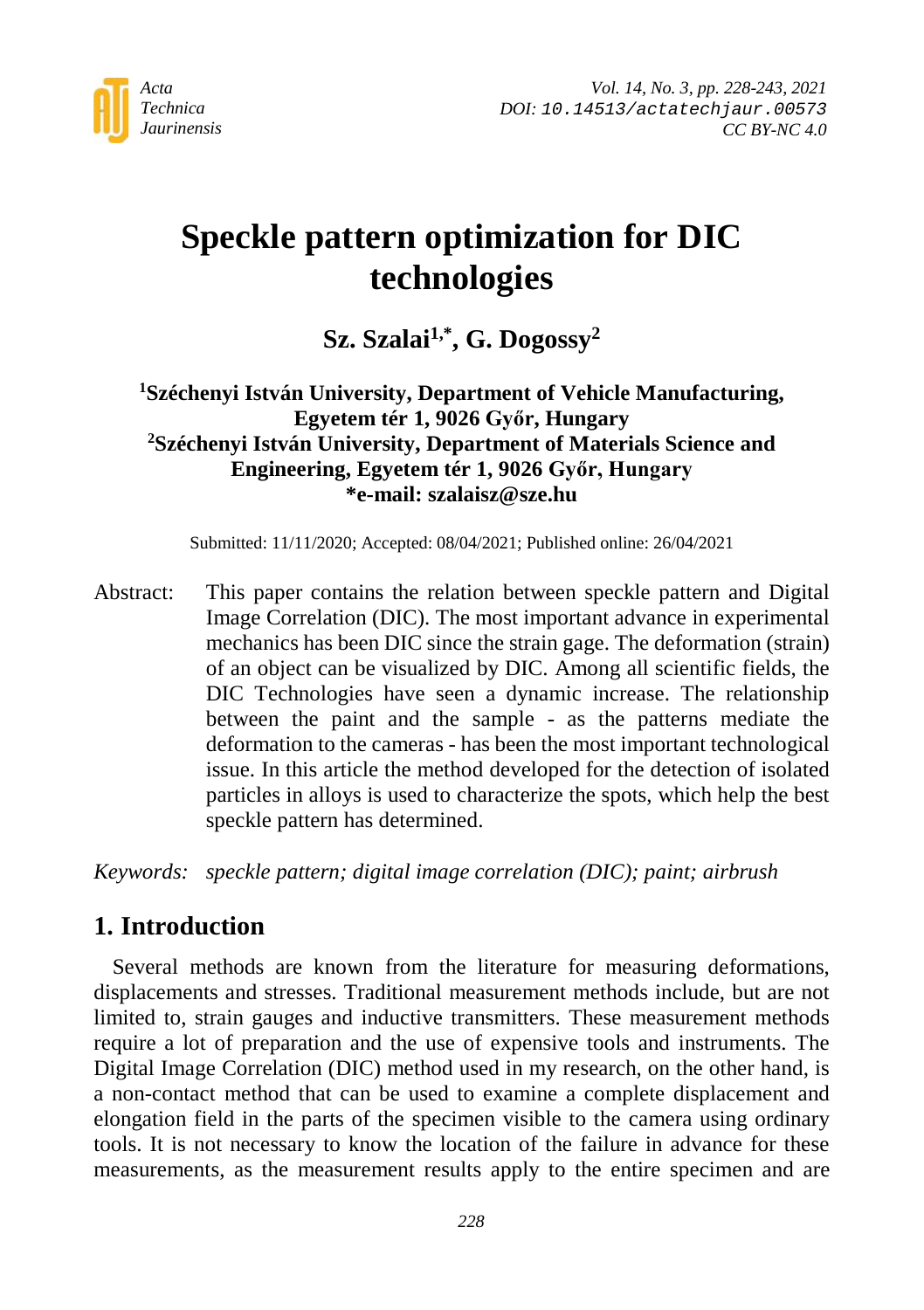processed afterwards. Digital image correlation as a test procedure was first developed by a research team at the University of South Carolina in the 1980s and then developed continuously, but the dynamic leap began in the 2000s in parallel with the technological advancement of cameras, as shown in Fig. 1. The technology is not only emerging in the field of testing metallic materials, but is now also being used in the testing of polymeric, composite or even biological materials. In addition to conventional specimens, it has gained ground in complex components, machines, or even building components, or in biomechanics and medicine [1, 2, 3, 4].



*Figure 1. DIC growth in scientific articles [3]*

According to the literature, the measurement of shape, displacement or deformation by the DIC technique requires the following:

making a pattern  $-$  This pattern is placed on the surface of the examined objects and mediates the deformation of the object, in fact it has a kind of information-carrying role.

taking pictures (photos)  $-$  The pattern and thus the specimen are recorded in different states, if we record with one camera we are talking about 2D DIC, in case of two cameras we can talk about stereo DIC or 3D DIC.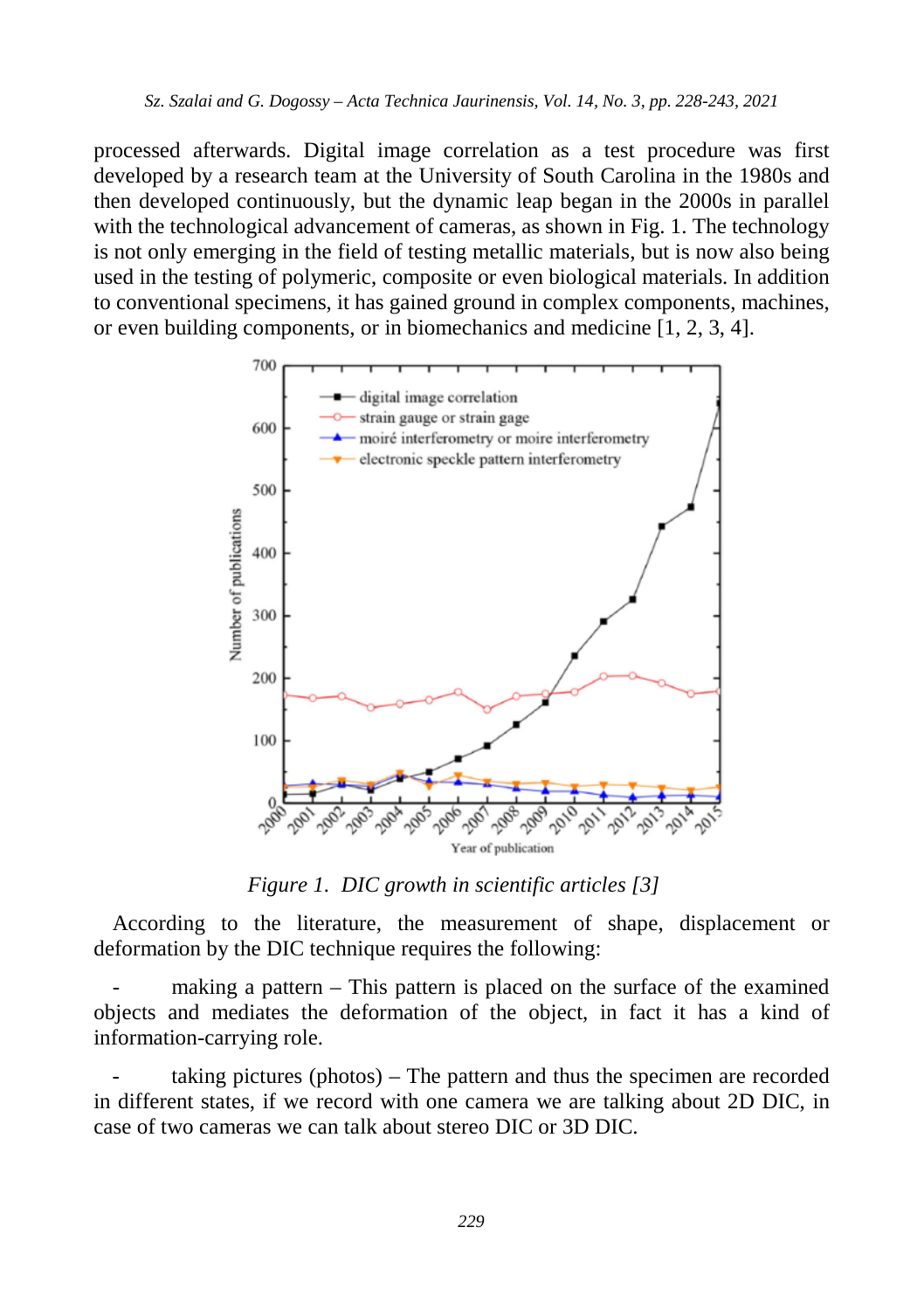image analysis – After capture, the distorted images are compared to a reference or initial image using a special cross-correlation algorithm that will extract the displacement and stress fields [3].

It follows from the above and several other researches that one of the essential conditions for DIC measurements is the appropriate pattern (preferably random), which conveys the deformation information and greatly influences the fit of the images and the accuracy of the measurements.

When characterizing the patterns, the literature provides more aspects than an important research aspect. The speckle size should be determined from the relationship between the camera resolution used during image digitization and the measured area. From these two quantities, the pixel size in mm can be calculated, from which the literature indicates the optimal speckle size between 3-5 pixels [6, 7, 8]. Determining contrast is also an important factor in mapping (Fig. 2/a). A good contrast can be achieved with white spots on a black background or black spots on a white background to aid identification. For any patterned image, increase the contrast and reduce the noise. The best way to do this is a good paint and proper lighting [9, 10, 11]. Aliasing is also an important feature of the image (Fig. 2/b). Overlapping speckle points should be avoided at all costs. Any overlapping point increases the noise of the pattern, which compromises the accuracy of the measurement [12, 13, 14].



*Figure 2. Effect of contrast (a) and aliasing (b) [8, 15]*

In terms of determining contrast gradient, practice shows that it is always better to optimize the contrast, the size of the spots, and the degree of distribution at the cost of the sharpness of the edge of the spots. This is because traditional patterning methods often have sharp boundaries at the edges of the patterns, but this is difficult to accomplish with spray technologies. The traditional pattering methods include the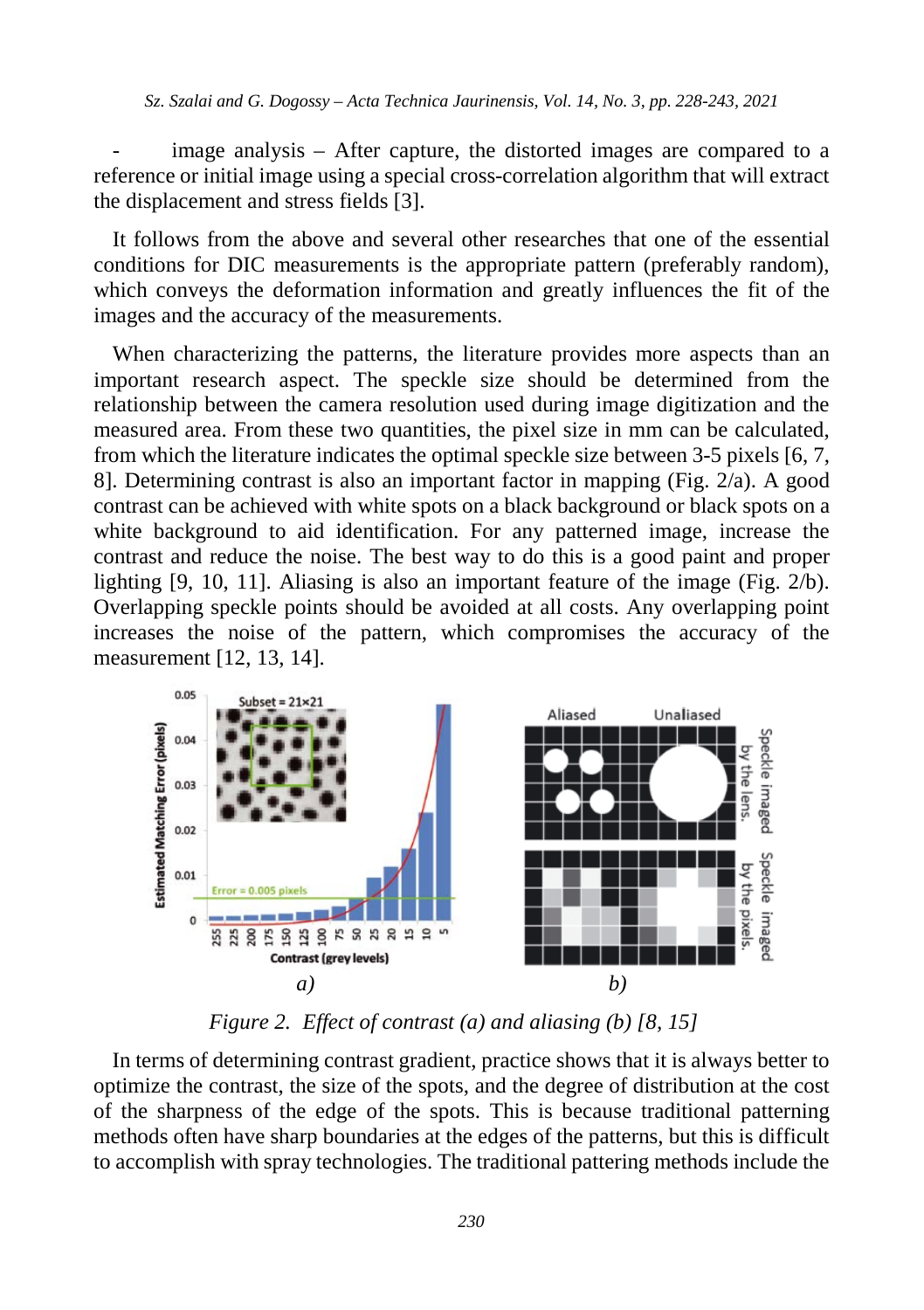raster technique, laser marking, dot painting, stenciling and dot stamping, which results a well-defined contour with good contrast. However, these techniques do not provide adequate randomness and richness of detail. The spot density is also basic requirement. The different traditional and spraying patterns can be seen in Fig. 3. Although it is difficult to make such a uniform pattern that would cause an erroneous hit, it is worthwhile to make the pattern as random as possible [15, 16, 17].



*Figure 3. Patterns of different densities and layouts [7]*

The pattern of DIC techniques can be prepared by several methods as can be seen in the literature. The easiest and most accessible method of making patterns is spraying. In this case, a white base coat must be blown onto the specimen, on which the matte black diffused mottled pattern is applied (whether it is white on a black background or, conversely, it does not matter from the DIC point of view, the point is contrast). There are also several methods for applying stains. The following technique has proven to be useful for larger specimens and can be used quickly during most experiments: the specimen is sprayed by barely pressing the sprayer button. The propellant gas escaping slowly from the bottle will then not be able to completely disperse the dye, so droplets of ideal size will fall on the specimen. Another common procedure is to create a pattern with an airbrush gun, where you can better control the nozzle diameter and pressure, resulting in a much finer pattern and more reproducible results with the settings you set [3, 5, 19, 20].

For large specimens, stenciling can result in a similarly good pattern as in the case of a spray gun. However, electrolytic stenciling requires more expertise and cannot be applied to all materials. It is recommended to prepare medium or large products by printing. The pattern can also be applied to the surface with a laser or inkjet printer. Patterning with ink felt is also a possible solution. With this technique, quite large deformations can be measured, but it is very time consuming to apply. They can also be used directly on the surface, but it is also worth applying a white base coat here to increase the contrast. The grid pattern can be used among some certain restrictions, according to the literature it is a necessary rather than an optimal solution. Unlike the grid pattern, it is not a random pattern that allows for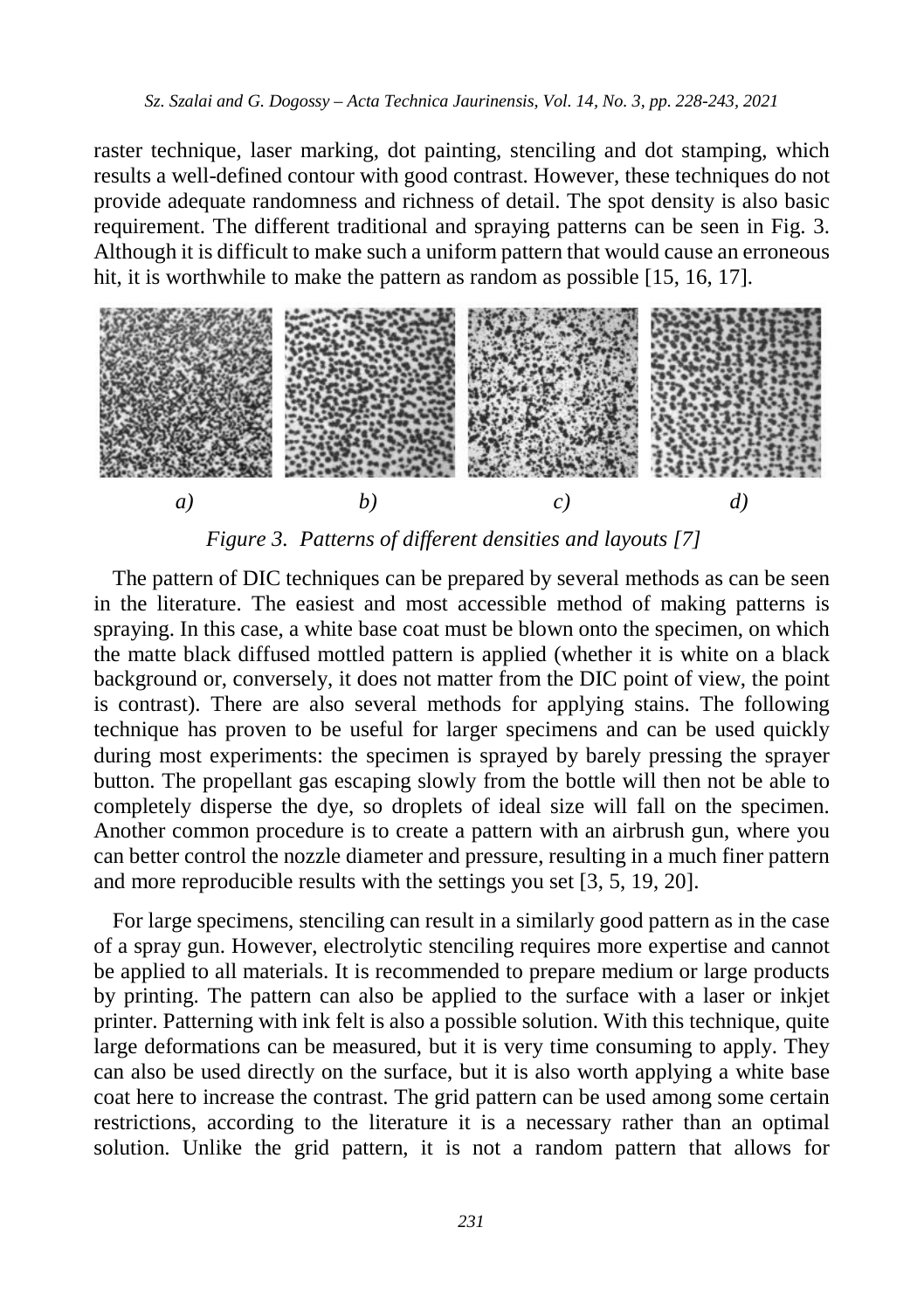comparison, but in a raster design, the points are predetermined (intersection points). In the images, the points are not followed by searching for individual patterns, but by identifying each intersection point of the grid. This also results in an error in the method, as the raster may be so perfectly designed that one intersection point can be confused with another intersection point. However, due to the unevenness of the felt and the inhomogeneity of the surface to be examined, the areas are typically unique enough for continuous tracking. Some materials, such as wood veneer, have their own pattern, which, if the pattern parameters are appropriate, can be used for DIC measurements. If the material to be examined has a characteristic texture, it can still be used, but illumination can cause different shading on the textures, which makes two-camera measurements significantly more difficult and therefore not common [3, 5, 19, 20].

In addition to describing the various technologies and construction methods, it is important to clarify a few basic things about paints. The main components of paints are pigments, which give the color of the paint, binders, thinners and special materials. The paint can be water-based or oil-based. Water-based paints generally take less time to dry and cure than oil-based paints. Acrylic is also a popular type of paint. Acrylic paint is a paint emulsion consisting of pigments and plastic particles. The binder for the particles is a modified acrylic resin. The advantage of these paints is that they can be applied to almost any surface. They cure extremely quickly, usually in 2-3 hours, and today acrylic paints are water-based and thus water-soluble when wet. In the DIC technique, based on literature data and own experience, the following properties of paint should be used [3, 19]:

- matt gloss should not flicker during the measurement,
- flexible must follow the deformation of the specimen,
- only harden completely after more than 24 hours, because of the persistence of flexibility,
- easy to spray preferably do not dilute as it also degrades the spectrum,
- deep black color contains good quality pigment,
- water-based this is more favorable for indoor applications [18].

It is clear from the list that these are often contradictory aspects, so it is difficult to find the right paint for the right job, and the composition of the paints can vary from country to country due to different regulations.

The literature classifies the parameters of a painting experiment according to several aspects, it is important that these parameters can only be set properly for airbrush (Fig. 4):

- dilution ratio,
- airflow or nozzle opening/size,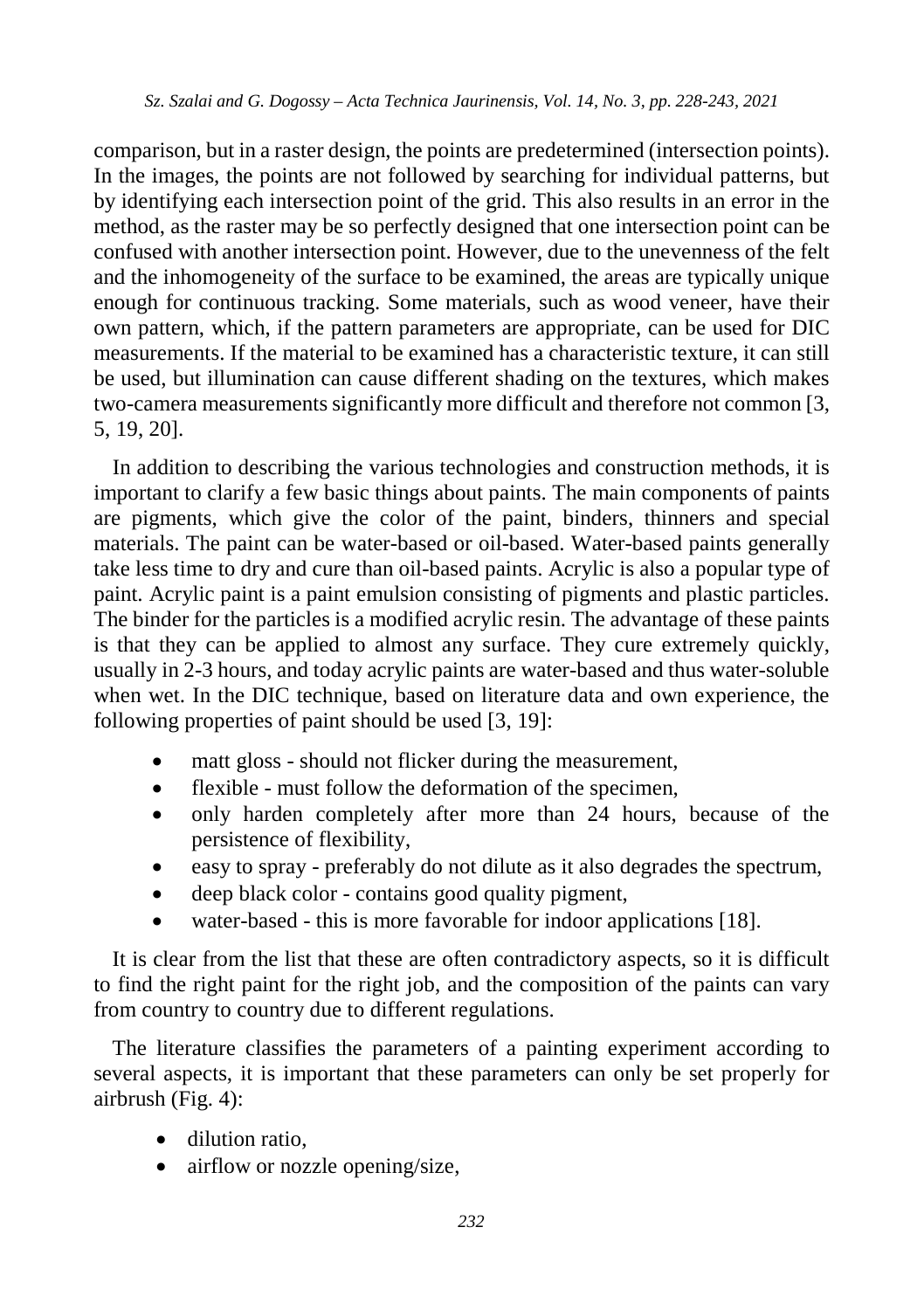- spreading distance,
- operating pressure [3, 6, 18].



*Figure 4. Airbrush set-up [3]*

It is clear from the literature review that the difficulty of the characterization of the patterns stem from the technological production of the patterns on the one hand and the preparatory phase of DIC studies on the other hand. This article intends to place more emphasis on the appropriate pattern making technology, the pattern qualification process is discussed only in detail [21, 22, 23].

## **2. Applied materials and methods**

There is no established method for characterizing the patterns, so a new, more comprehensive evaluation was developed than before. As a basic technique (Réti's window technique [24]), the method developed for the detection of isolated particles in alloys to characterize the spots was used. The patterns made with different technologies with the patterns issued and accepted by GOM was compared with the help of the method developed by the implementation of Réti's window technique [24]. Réti's window technique is used in metallography application to determine particulate rates. In the comparison, it was examined which painting technology can be used to achieve a nearly similar pattern.

During the research different types of black color paints were used:

- 1. water-based high quality lacquer spray, matte finish,
- 2. graphite-based graphite spray, matte finish,
- 3. acryl lacquer acryl spray, matte finish,
- 4. enamel paint, silky finish,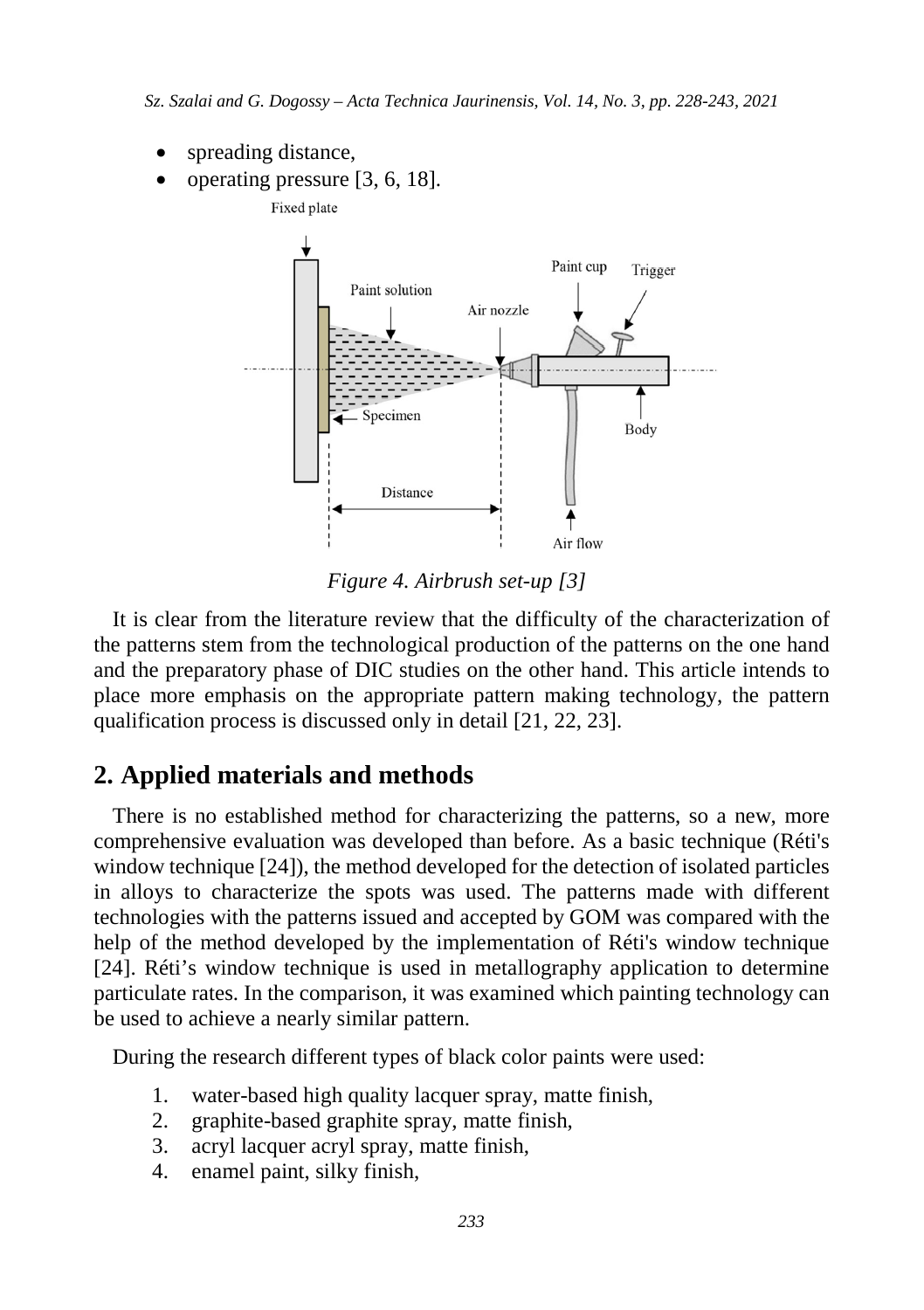- 5. elastic rubber paint, silky finish,
- 6. water-based enamel paint, matte finish.

The images were taken with Zeiss Axio Imager M1 optical stereo microscope with AxioVision 4.8 software and 2.5x optics. The tensile tests were carried out by Instron 5582 universal testing machine with 10 kN and 100 kN load cells, and Bluehill 2 software according to EN ISO 6892-1:2016 standard. The GOM ARAMIS 5M was used as DIC camera system with 800 mm adjustable base and GOM ARAMIS software. The Zeiss optical length measuring microscope with 1  $\mu$ m accuracy was used in validation. The Iwata HP-SP Plus adjustable nozzle airbrush pistol with oilfree compressor was used as airbrush system. The GOM ATOS Triple Scan II, with ATOS 2019 software was used as optical surface digitalization system. The Mahr PMC 800 coordinate measuring machine with MarSoft Vision 3D 4.1 software was used in validation. During the experiment Mitutoyo Absolute Digimatic ID-SX 543- 781B was used as dial indicator and Testo 174H calibrated digital temperature and humidity meter as thermometer. The used equipment can be seen in Fig. 5.



*Figure 5. Zeiss Optical Stereo Microscope (a) and ARAMIS 5M test setup with tensile testing machine (b) and Iwata AirBrush pistol (c)*

The specimen was made from AlMg3 alloy (thickness of 1.5 mm) and was produced with water cutting machine and complied with the dimensions specified in the standard (MSZ EN ISO 6892-1:2020). The specimen width was 20 mm, measuring length was 120 mm and the total length was 250 mm.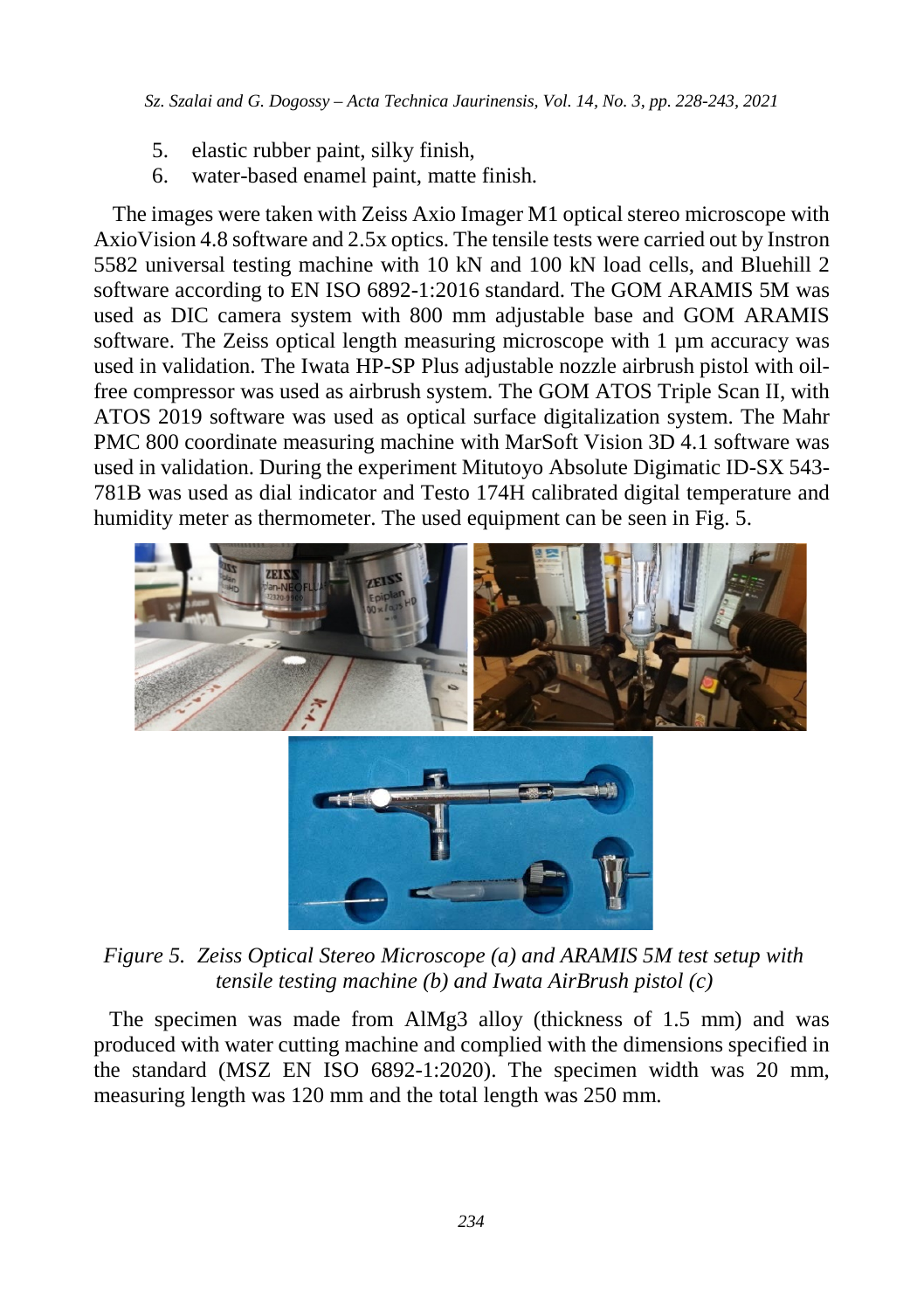### **3. Experiment and Results**

The validation of the ARAMIS measurements process and the evaluation of the different types of paints will be presented in this chapter. In addition to the results the patterns - which produced with different paints - will be described.

#### **3.1. Validation of the measuring system**

In the first step the measuring result of the ARAMIS system was verified. During this study the result of ARAMIS thickness reduction was compared with the result of ATOS, Mahr PCM 800 coordinate measuring machine and Mitutoyo dial indicator. Two of the three traditional measurements are tactile, while the ATOS and ARAMIS measures optically. Each system was calibrated and certified. The following figure (Fig. 6) shows the measurement results of ATOS and ARAMIS systems. The specimen was a 200x200x2.5 mm AlMg3 sheet for Nakazima test, it has been formed by a 100 mm diameter sphere until the crack.

During the validation process, the thickness of the formed plate was measured along the longitudinal axis of the specimen. The thickness was also measured with a dial indicator, a coordinate measuring machine and the ATOS system. These results were compared with the results of the ARAMIS system. The ATOS is also a coordinate measurement procedure, so it was interesting to compare it with traditional thickness measurement methods. The ARAMIS 5M system measures the major and minor strain on the surface (with the help of the painted pattern) and from this calculates the thickness reduction. The accuracy of the measurements is largely determined by the painted pattern, therefore the GOM calibration pattern was used for validation. It can be seen from the measurement results that next to 1.5 mm sheet thickness the measured results remained below 3% difference (Table 1). A comparison of the ATOS and ARAMIS systems shows that the thickness reduction curves are also similar (Table 1 and Fig. 6). This test was verified by the thickness reduction measured with ARAMIS system.

| <b>Measuring method</b> | Thickness next to | Thickness on the top |  |  |
|-------------------------|-------------------|----------------------|--|--|
|                         | the crack [mm]    | of the specimen [mm] |  |  |
| Dial indicator          | 1.37              | 1.63                 |  |  |
| Coordinate              | 1.381             | 1.632                |  |  |
| measuring machine       |                   |                      |  |  |
| ATOS system             | 1.39              | 1.65                 |  |  |
| <b>ARAMIS</b> system    | 141               | 1.64                 |  |  |

*Table 1. Thickness measuring results*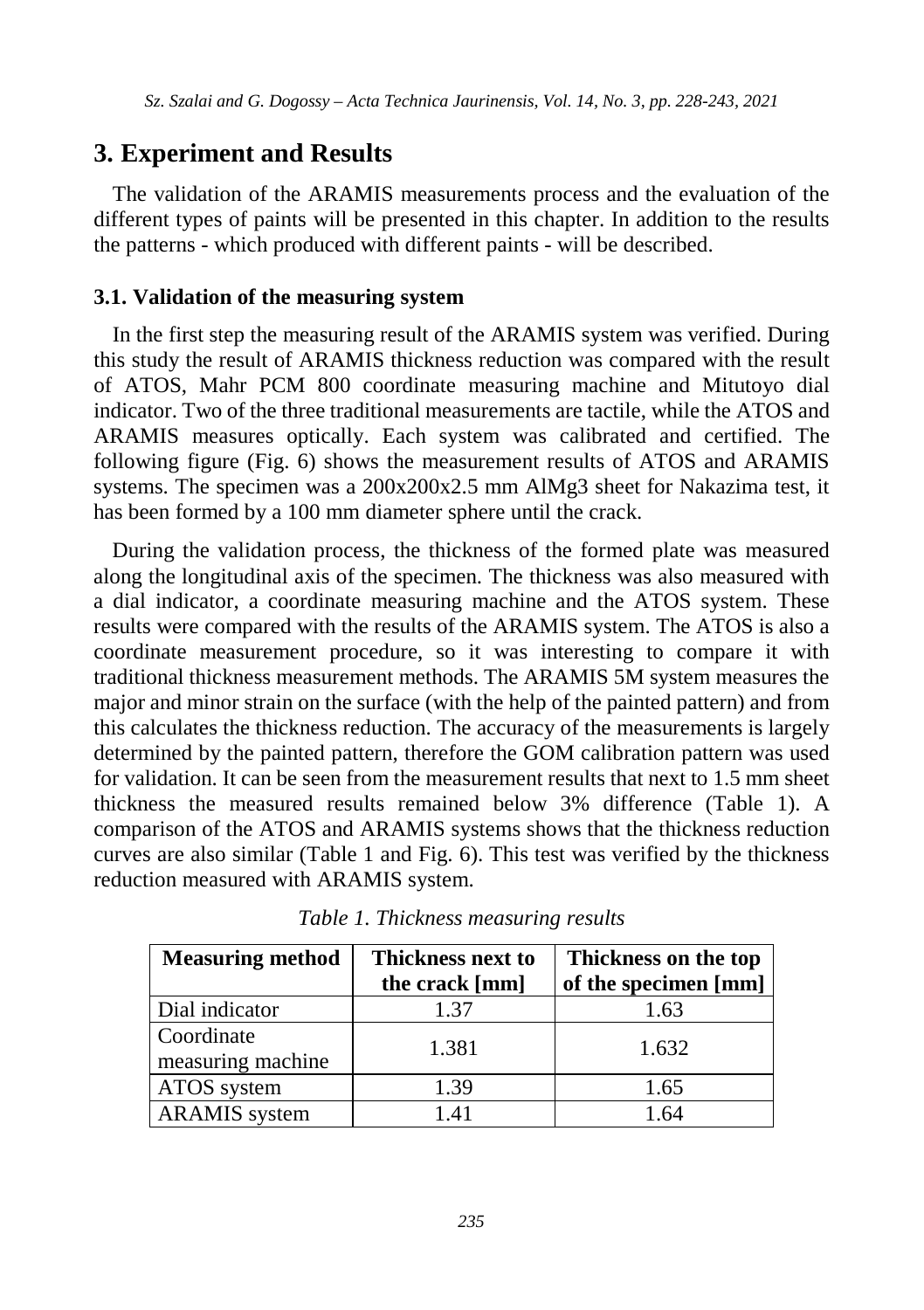

*Figure 6. Validation of ARAMIS 5M system with thickness reduction*

The aim of the research is to determine the appropriate patterns and staining parameters for ARAMIS systems. Whereas the ARAMIS system is a real-time 2D or 3D deformation measurement system, it is more important to verify the "online" elongation results when measuring the "static" thickness reduction. The tensile test is a 2D (from a metrological aspects) measurement process with good approximation, so validation is easier to perform with this test. Another major aspect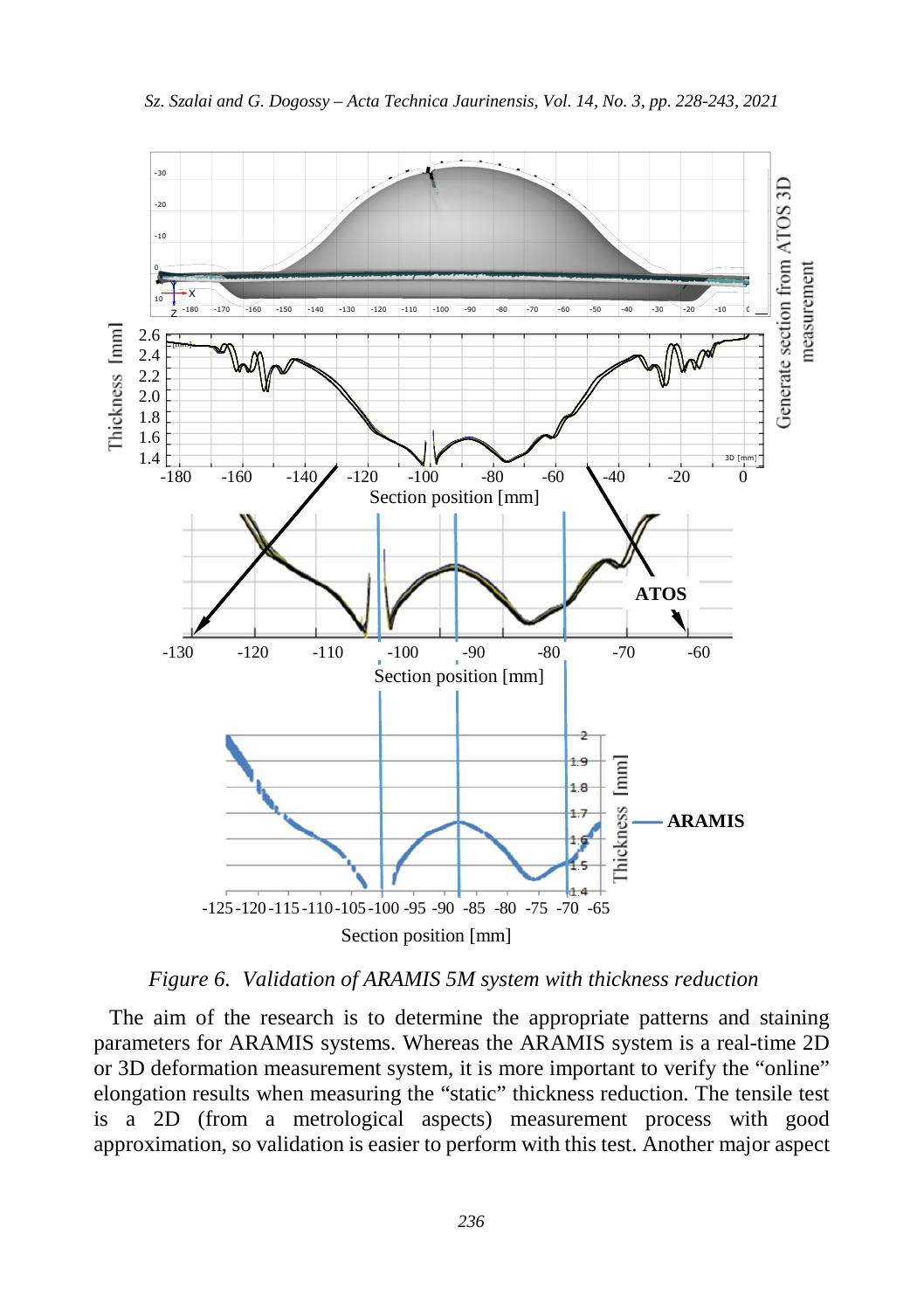is that the elongation measurement is important to determine the formability properties of the sheet. The next step was to validate this.

The AlMg3 validation specimens was 20 mm width and 1.5 mm thickness, the signal distance was 80 mm, the total test section was 120 mm and the clamp width was 30 mm. On the back of the specimens was made a Vickers imprint with load of 98.1 N at distance of 50 mm. This distance was measured in an unformed state with an optical length measuring microscope with 0.001 mm accuracy. The specimens were formed in an Instron 5582 tensile testing machine with 5 mm crosshead displacement at speed of 5 mm/min. The DIC analysis of the specimens was performed with an ARAMIS 5M measuring system.

The tensile testing machine was stopped after 5 mm displacement, then the force was decreased to 0, after then the samples were removed. The unloaded specimen was also recorded, so the whole process of the deformation history was recorded. In every 5 mm displacement from 5 to 25 mm the measure was stopped, this method 5 related DIC measurement and normal elongation measurement were recorded from each specimen. The results can be seen on Fig. 7.



*Figure 7. Virtual extensometer and extensometer results in ARAMIS software*

After each increment the GOM sets the virtual extensometer to 50 mm and compares the  $\Delta L_i$  increment in mm and the engineering strain in %. The optical measuring microscope added the next increase to the raised deformation, so the elongation can be calculated from these data. The cumulative value of the increments was calculated during the evaluation, so the engineering strain were given in logarithmic strain as they can be summed.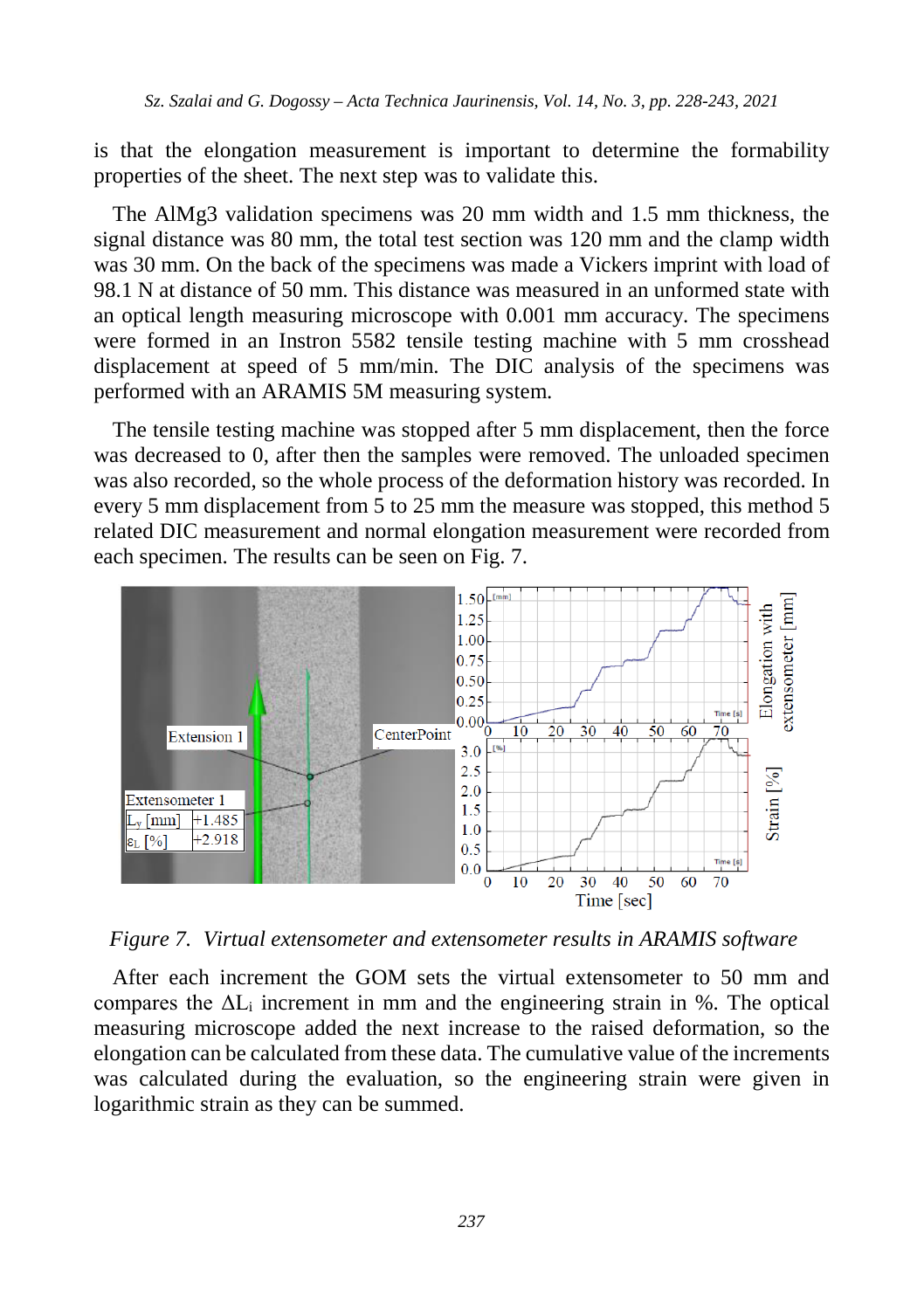

*Figure 8. ARAMIS system validation with extensometer*

The slope correlation coefficient diagram for all specimens is shown in Fig. 8. It can be seen that the coefficient of determination of the linear regression line of the measuring points is 0.9984. With the uncertainty of this measuring system this is a very good result.

#### **3.2. Presentation of speckle painting experiments**

After the validation process different paints and painting technologies were tested. Spraying had to be done in such a way that the finished speckle pattern was as close as possible to the GOM calibrated pattern image. This is important so that the pattern error has the least effect on the measurement results, so only the effect of different painting methods and paints was measured. The different painting specimens were also compared to this. The adhesion of the primer layer was also critical. This layer transmits the deformation of the specimen to the cameras. If the adhesion of this layer is not good, then not the sheet deformation will be measured [7-15]. Surface preparation is also critical, so the specimen surface was cleaned with isopropanol alcohol. The primer layer testing process is not described in this article, but each specimen was dried 12 hours long at 22 °C and 40 RH% humidity. Measurements were made within 24 hours in all cases to avoid overdrying of the primer layer.

The painting was done with all 6 paints using (described in Section 2) airbrush and spray technology. The prepared patterns were checked and analyzed on an optical microscope. The corresponding patterns were compared with the GOM calibration image by visual inspection, with the AxioVision 4.8 software particle analysis and with the modified window technique (described in Section 2). In this measurement the particle size, contrast, distribution, pattern density, and particle dimension was measured. The patterns were also tested with the validation measurement process (elongation validation) to determine the acceptable patterns.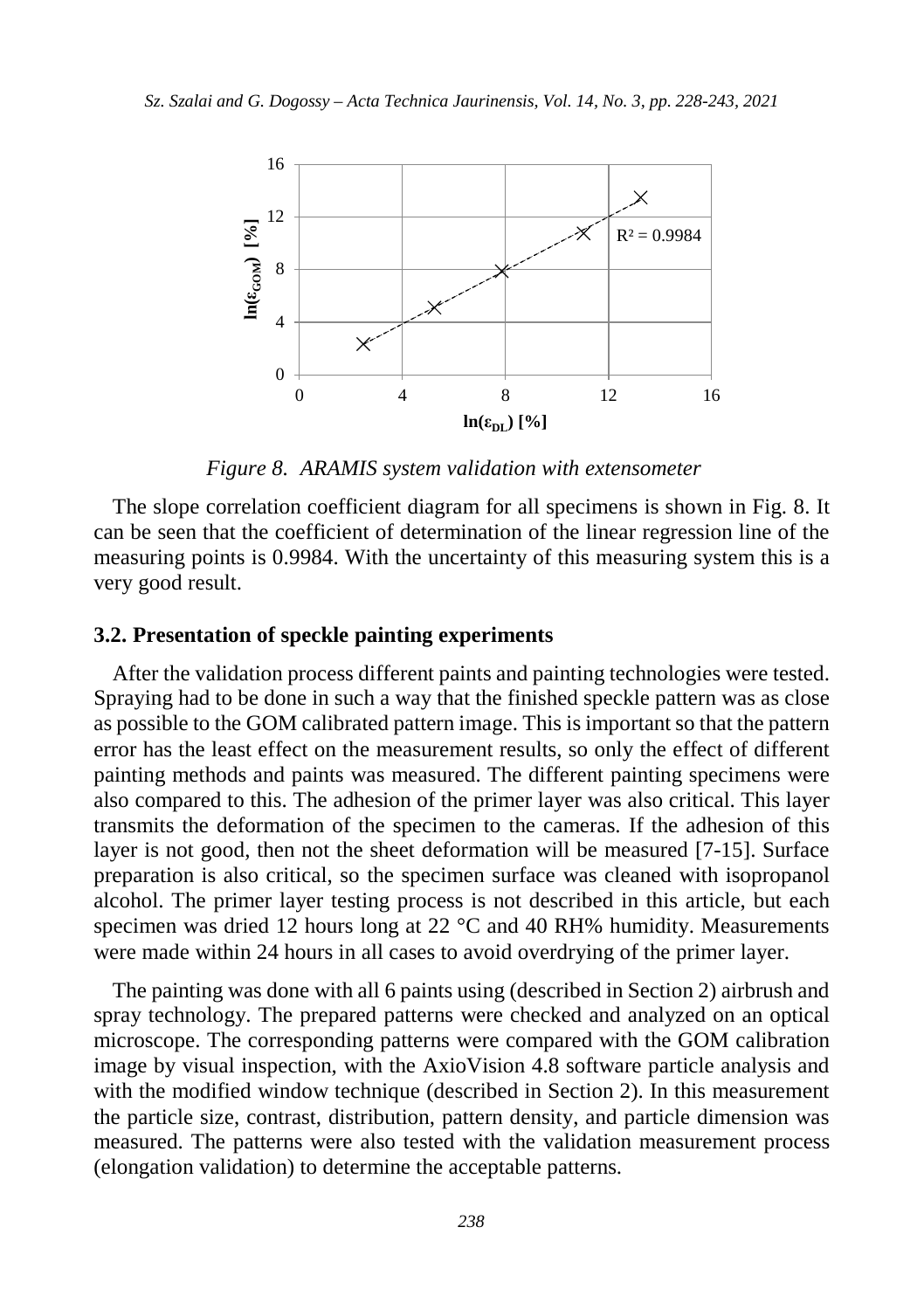The measurements showed that paint types 3 and 4 are not suitable for the test as they were extremely shiny. That is very important because the excessive reflection cannot be measured with the ARAMIS system. The glare is difficult to measure and it also distorts the measurement results. Their contrast is not adequate either, they were grey rather than black. Due to the properties of the type 5 elastic rubber paint, it cannot be applied with airbrush technology and it was also extremely shiny. These paints could not be used for further tests or measurements. The result can be seen on the Fig. 9.



*Figure 9. Specimens made with different paints and different techniques*

The type 1, 2 and 6 paints were well suited and had good reflection. These results are the outcome of visual inspection. Further tests were made with these materials. In the next phase of the research the speckle patterns were analyzed. The coverage, the speckle area, average diameter, speckle number were measured for each specimen (Fig. 10). The results of the specimens were also compared with the results of the elongation measurements. Specimens where the error of the elongation measurement dropped below 1.5% were selected as acceptable patterns (Table 2). The 1.5% limit is derived from literature data.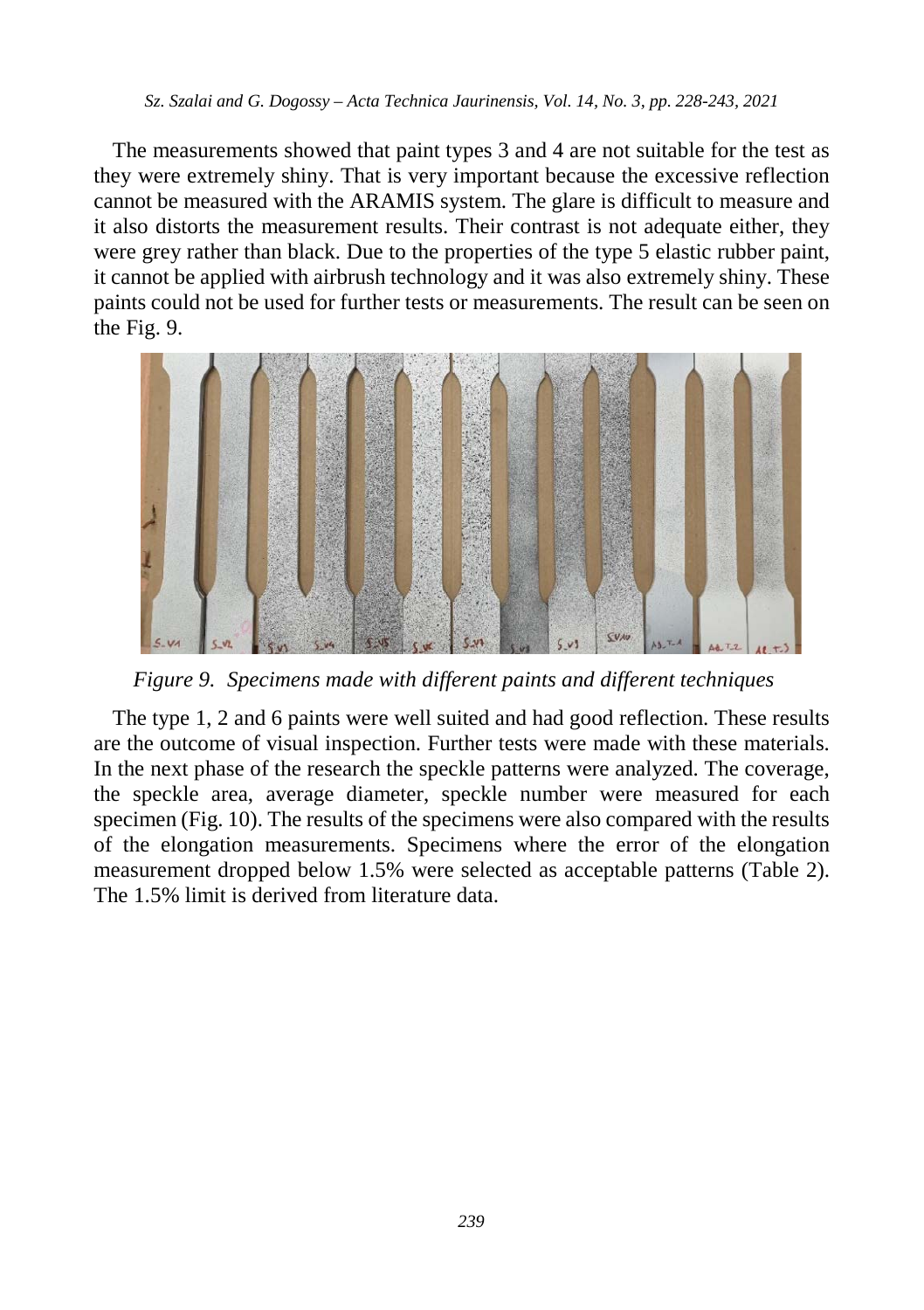

*Figure 10. Comparison of patterns*

*Table 2. Samples with an error of less than 1.5% as a function of parameters (SV and AB was the name of the specimen on Fig. 9)*

| $ ABS(H\%)<1.5 SV-1 SV-2 $ |        |                   | $SV-3$ $SV-5$ $AB-1$ |         |        | $AB-2$ | $AB-3$   |
|----------------------------|--------|-------------------|----------------------|---------|--------|--------|----------|
| $N_p 50-250$               | $SV-1$ |                   | $SV-3$               | $SVI-5$ | $AB-1$ | $AB-2$ | $I$ AB-3 |
| $A_{\rm A}$ 0.2-0.5        | $SV-1$ | $\overline{S}V-2$ | $SV-3$               |         |        | $AB-2$ | $AB-3$   |

An increase in the pattern aliasing and the average diameter of the speckles increases the error, while the number of speckle per 1 mm2 and the number of incisions in 1 mm decreases the failure. Based on the analysis of the approximate functions, it can be stated that in the middle of the ranges shown, the error is reduced to an acceptable level of about 1%. Based on these, the parameters of the most favorable pattern can be determined which were also achieved with type 1, 2, 6 water based and graphite paints. Since these paints can be used with both spray and airbrush techniques, good results can be obtained by setting the painting parameters correctly. The usage of spray technique is faster but requires experience and better dexterity, while the usage of airbrush technology is slower, but when set up well does not require much professional knowledge.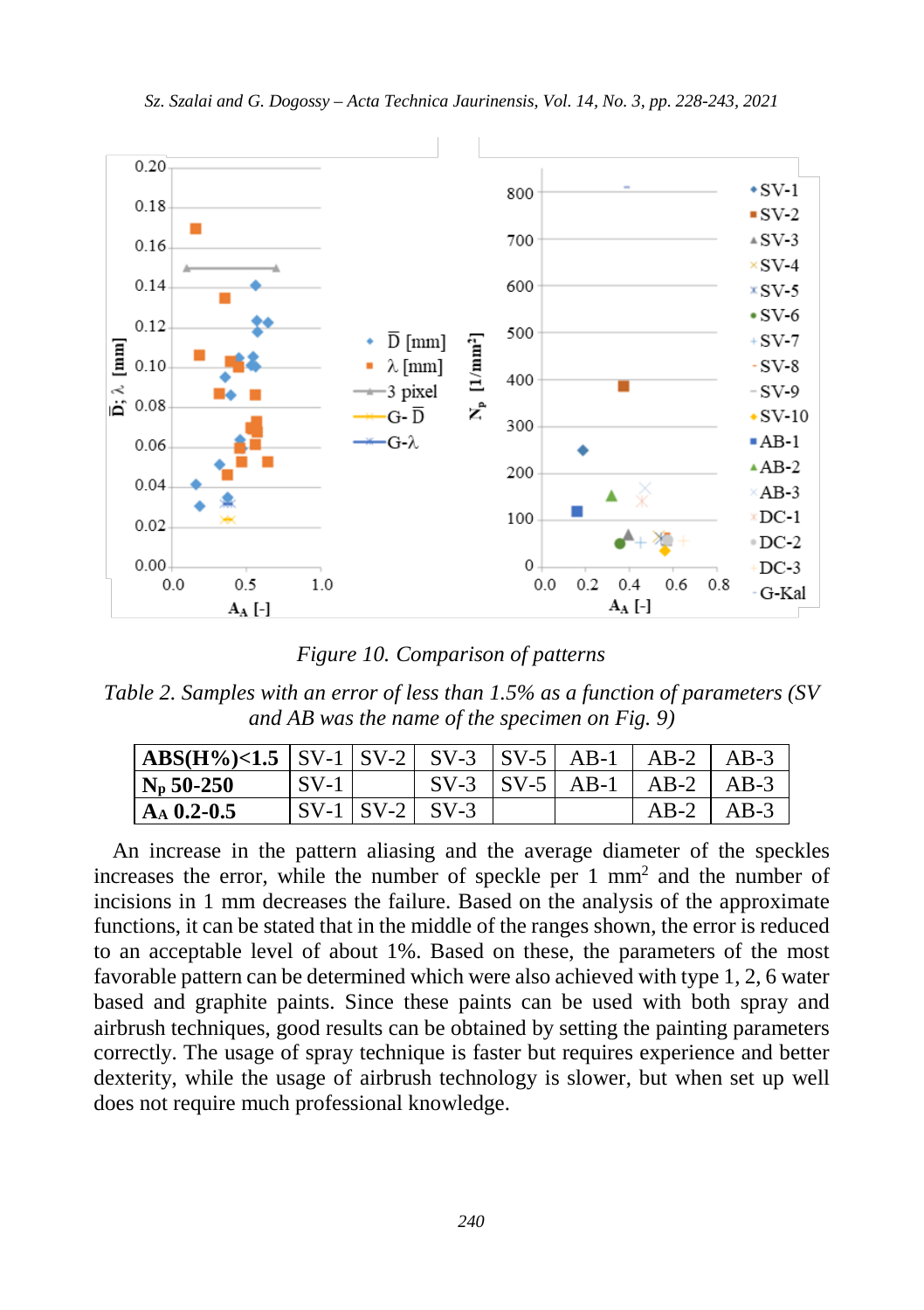### **4. Conclusion**

It was found in the analysis of the literature that the speckle patterns play critical role in DIC measurements. In the first phase of research the ARAMIS 5M DIC system was validated in two ways. In the second phase of research the different paints and paint spraying technologies were examined. It was determined that the best speckle pattern for DIC elongation tests has the following parameters: 0.3…0.4 coverage, 100…200 1/mm2 speckle number and 0.06…0.10 mm average diameter. As a consequence, these above-mentioned parameters can be achieved by the waterbased high-quality matte finish lacquer spray, or the graphite-based matte finish spray, at 22 °C and 40 RH% environment conditions. This research will be continued with various spraying techniques under different environmental conditions.

## **References**

- [1] M. A. Sutton, J. J. Orteu et al., Introduction to digital image correlation: Best practices and applications, Experimental Techniques 36 (1) (2012) pp. 3–4. doi: *<https://doi.org/10.1111/j.1747-1567.2011.00798.x>*
- [2] Y. L. Dong, B. Pan, A Review of Speckle Pattern Fabrication and Assessment for Digital Image Correlation, Experimental Mechanics 57 (8) (2017) pp. 1161–1181. doi: *<https://doi.org/10.1007/s11340-017-0283-1>*
- [3] S. Gualtieri, Novel technique for DIC speckle pattern optimization and generation, Thesis, Polotecnico di Milano (2012).
- [4] D. Lecompte, A. Smits et al., Quality assessment of speckle patterns for digital image correlation, Optics and Lasers in Engineering 44 (11) (2006) pp. 1132–1145. doi: *<https://doi.org/10.1016/j.optlaseng.2005.10.004>*
- [5] A. Freddi, G. Olmi, L. Cristofolini, Experimental Stress Analysis for Materials and Structures - Stress Analysis Models for Developing Design Methodologies, Springer, New York City, 2015. doi: *<https://doi.org/10.1007/978-3-319-06086-6>*
- [6] Application Note AN-1701 Speckle Pattern Fundamentals, Correlated Solutions, 2018.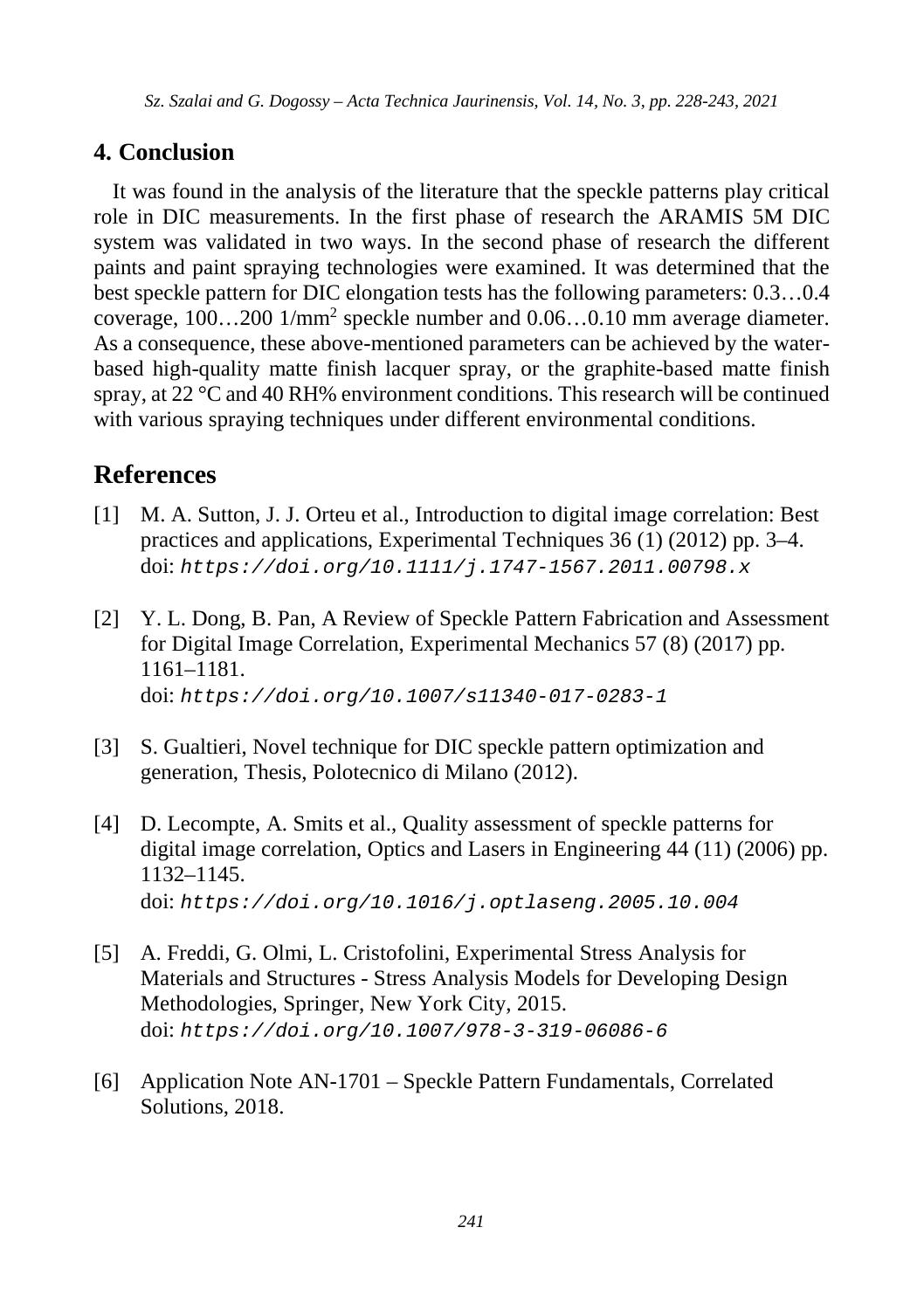- [7] P. Reu, All about speckles: Aliasing, Experimental Techniques 38 (5) (2014) pp. 1–3. doi: *<https://doi.org/10.1111/ext.12111>*
- [8] P. Reu, All about speckles: Speckle density, Experimental Techniques 39 (3) (2015) pp. 1–2. doi: *<https://doi.org/10.1111/ext.12161>*
- [9] P. Reu, All about speckles: Edge sharpness, Experimental Techniques 39 (2) (2015) pp. 1–2. doi: *<https://doi.org/10.1111/ext.12139>*
- [10] P. Reu, Calibration: A good calibration image, Experimental Techniques 37  $(6)$  (2013) pp. 1–3. doi: *<https://doi.org/10.1111/ext.12059>*
- [11] P. Reu, Points on Paint, Experimental Techniques 39 (4) (2015) pp. 1–2. doi: *<https://doi.org/10.1111/ext.12147>*
- [12] P. Reu, Speckles and their relationship to the digital camera, Experimental Techniques 38 (4) (2014) pp. 1–2. doi: *<https://doi.org/10.1111/ext.12105>*
- [13] P. Reu, Virtual Strain Gage Size Study, Experimental Techniques 39 (5) (2015) pp. 1–3. doi: *<https://doi.org/10.1111/ext.12172>*
- [14] P. Reu, All about speckles: Contrast, Experimental Techniques 39 (1) (2015) pp. 1–2. doi: *<https://doi.org/10.1111/ext.12126>*
- [15] P. Reu, All about speckles: Speckle Size Measurement, Experimental Techniques 38 (6) (2014) pp. 1–2. doi: *<https://doi.org/10.1111/ext.12110>*
- [16] G. Crammond, S. W. Boyd, J. M. Dulieu-Barton, Speckle pattern characterisation for high resolution digital image correlation, Applied Mechanics and Materials 70 (2011) pp. 261–266. doi: *<https://doi.org/10.4028/www.scientific.net/AMM.70.261>*